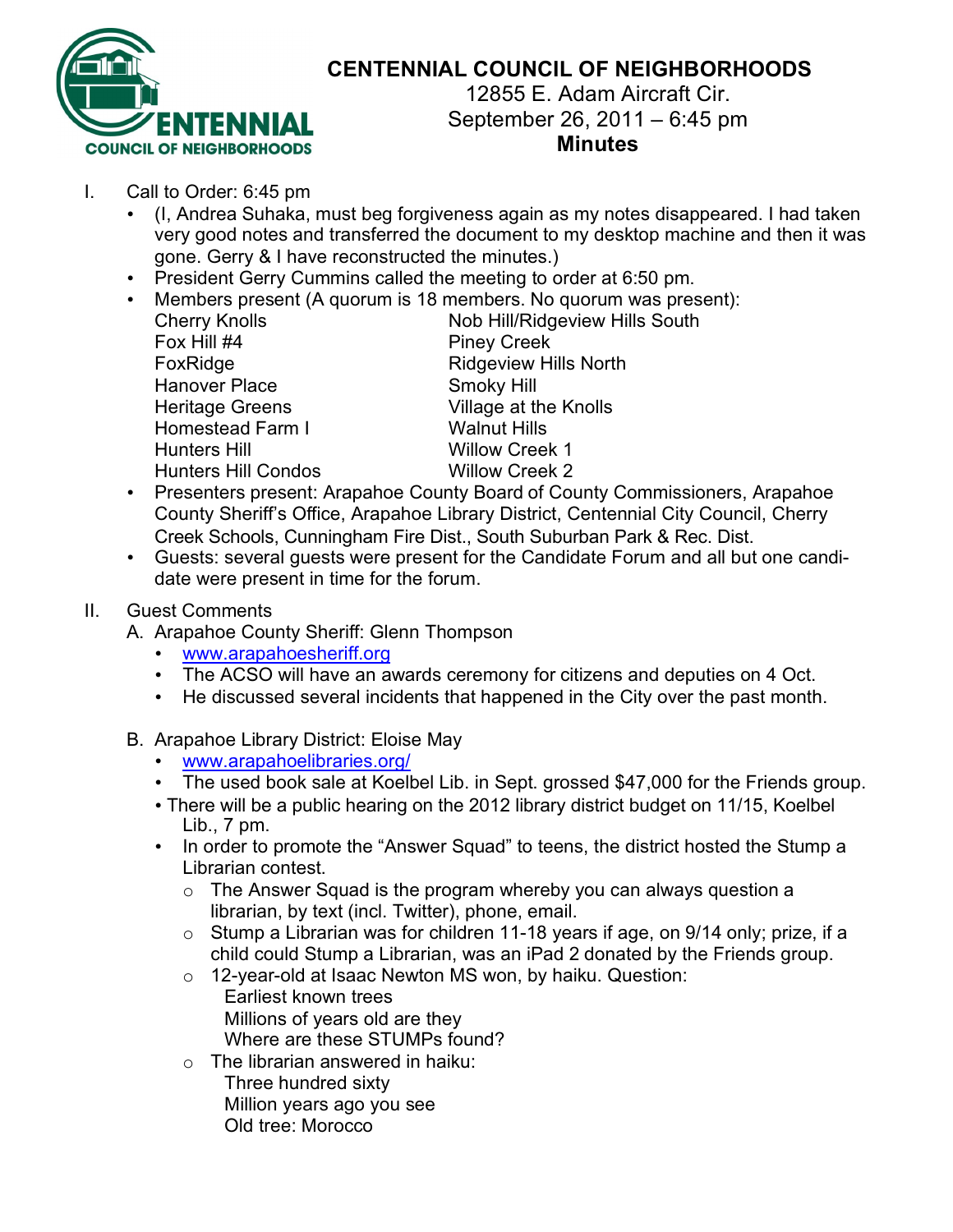- eBooks for Kindle (app or hardware) are now available. Overdrive, which provides eBooks to libraries, just announced this partnership with Amazon.
	- o For more information, visit www.arapahoelibraries.org and click on:
		- ! On Demand
		- **EXECUTE:** Click on EBooks
		- ! Click on Digital Help/FAQs under "Getting Started"
		- **Under Kindle Books, click on The Basics**
- For help, call 303-LIBRARY
- C. Arapahoe Park & Rec. District: DeLos Searle: not present
	- www.aprd.org
- D. Fire Districts: Cunningham Fire Chief Jerry Rhodes
	- www.cfpd.org, www.littletongov.org/fire, www.southmetro.org
	- Computer Aided Dispatch is in use in all 3 dept. but because cell phones don't register a location like a landline, it's important for Arapahoe County Dispatch when calling 911.
	- For Fire Prevention Month, Station #2 on Buckley Rd. is having a Pancake Breakfast on 10/8, 9 am.
	- He spoke about a few incidents in Centennial.
	- Several South Metro stations will have Trick or Treat for Safety, for Fire Prevention Month,  $4 - 7$  pm, 31 Oct. In Centennial it will be the station  $\omega$  Dry Creek & Quebec.
- E. Cherry Creek Schools: Tustin Amole
	- http://cherrycreekschools.org
	- Laredo MS is having a celebration of Veteran's Day all that week. All Cherry Creek Schools will acknowledge veterans in some way in Nov.
	- A new elementary school is under construction and the district is seeking suggestions for names.
- F. South Suburban Park & Rec. District: Teresa Cope
	- www.SSPR.org
	- Blood screenings have been scheduled for Oct., starting Oct. 19. Go to the website for specifics. Cost is \$40 for a wide range of tests, 12 hour fast required.
	- The budget hearing is scheduled for 12 Oct. 12, 7 pm, Goodson Rec. Center. Citizens are invited to give their input.
	- Spooktacula, a safe trick or treat experience, Oct. 21, 28 & 29, 5:30 8 pm  $\omega$ Goodson Rec. Center, ages to 11, \$6 admission. Check website for more info.
	- A new service center has been opened on the east end of Dave Lorenz Park.
- G. City of Centennial, Cathy Noon, Mayor
	- www.centennialcolorado.com
	- She spoke very briefly about a few items of interest.
- III. County Commissioner District Maps, Commissioner Nancy Sharpe
	- Nancy discussed the changes to the Commissioner voting districts.
- IV. CenCON Business
	- A. President, Gerry Cummins: no report.
	- B. Secretary, Andrea Suhaka
		- There was a correction to last month's minutes to indicate that Ed Bain, FoxRidge was present at the meeting.